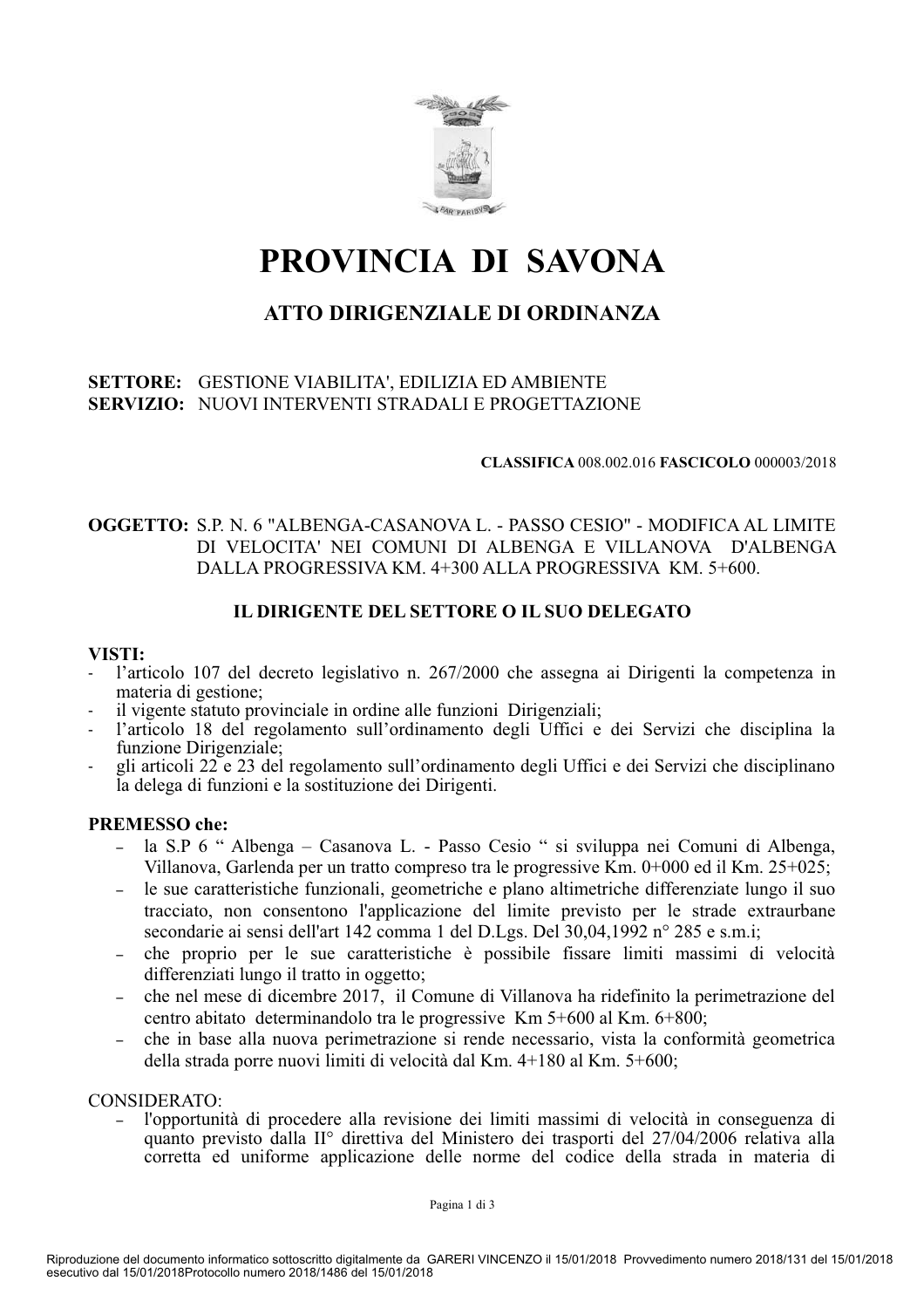segnaletica e criteri per l'installazione e la manutenzione:

che in conformità alle più usuali e diffuse necessità, una metodologia tecnica  $\equiv$ internazionalmente accettata è quella di adottare come limite massimo di velocità localizzato il valore corrispondente al cosiddetto "85° percentile";

#### VISTO:

le indagini di traffico effettuate dalla Provincia di Savona nell'aprile 2016 e dicembre 2017  $\sim$ che anno censito il numero dei veicoli transitanti lungo alcuni tratti della S.P. 6 e la loro velocità di massima percorrenza;

#### VISTI:

- gli articoli 5 e 6 del D.Lgs. n. 285/1992 "Nuovo Codice della Strada" e successive modifiche ed integrazioni;
- gli art 140, 141, 142, comma 1, 2 del citato D.Lgs, n. 285/1992;
- gli articoli 37, 38, 39 e 41 del citato D.Lgs. n. 285/1992;

RITENUTO ai fini della sicurezza degli utenti della strada, limitare la velocità massima dei veicoli nei territori dei Comuni di Albenga e Villanova d'Albenga;

ESERCITATO il controllo preventivo di regolarità amministrativa, attestante la regolarità e la correttezza dell'azione amministrativa, ai sensi dell'articolo 147 bis, comma 1 del D.Lgs. n. 267/2000:

#### **ORDINA**

1. l'istituzione del limite massimo di velocità permanente in entrambi i sensi di marcia a 60 Km/h per tutte le categorie di veicoli sui seguenti tratti della S.P. 6 " Albenga – Casanova L. - Passo  $\tilde{C}$ esio ":

dal Km. 4+300 al Km. 5+600:

#### **DISPONE**

- 1. L'apposizione in perfetta efficienza, dei sistemi di segnalamento permanente relativi ai limiti di velocità alla disciplina della circolazione stradale posta in essere con la presente ordinanza, da collocarsi nei modi prescritti dal D.M. II. e TT. del 10.7.2002 e secondo quanto stabilito in merito dal Codice della Strada;
- 2. la pubblicazione del presente atto all'Albo on line per quindici giorni consecutivi,
- 3. di comunicare copia del presente atto alla Prefettura di Savona, ai Comandi territoriali delle competenti Forze dell'Ordine, ai Comuni interessati;

# DÀ ATTO

- 1. che il responsabile del procedimento, nominato ai sensi degli articoli 5 e 6 della legge 241/1990 e successive modifiche e integrazioni, è il Dott. Renato Falco:
- 2. che il presente atto è esecutivo dalla data di sottoscrizione del dirigente o suo delegato che ne attesta la regolarità amministrativa:
- 3. che contro il presente provvedimento è ammesso:
	- il ricorso gerarchico al Ministero delle Infrastrutture e/o al Ministero dei Trasporti a